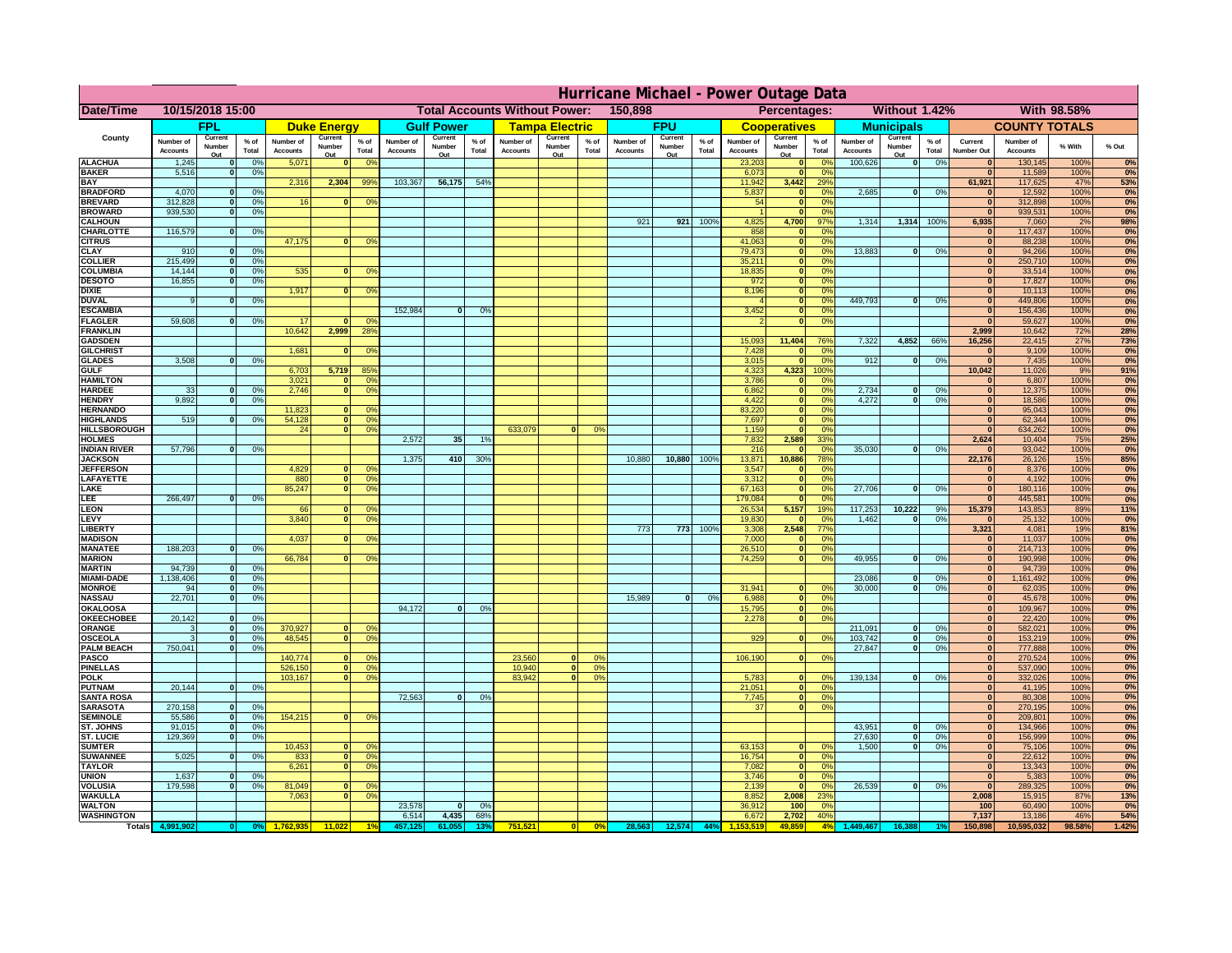# 10/15/2018 3:01 PM Hurricane Michael

| <b>Power Provider</b>                   | <b>County</b>       | <b>Number of Customers</b> | <b>Current Number Out</b> | <b>Outage Percentage</b> | <b>Estimated Restore Time</b> |
|-----------------------------------------|---------------------|----------------------------|---------------------------|--------------------------|-------------------------------|
|                                         |                     |                            |                           |                          |                               |
| <b>Gulf Power Company</b>               | BAY                 | 103,367                    | 56,175                    | 54.35%                   | >5 days                       |
| Talquin Electric Cooperative, Inc.      | GADSDEN             | 15,093                     | 11,404                    | 75.56%                   | >5 days                       |
| Florida Public Utilities Corporation    | <b>JACKSON</b>      | 10,880                     | 10,880                    | 100.00%                  | >5 days                       |
| West Florida Electric Cooperative, Inc. | <b>JACKSON</b>      | 13,824                     | 10,839                    | 78.41%                   | >5 days                       |
| City of Tallahassee                     | LEON                | 117,253                    | 10,222                    | 8.72%                    | $>72$                         |
| Duke Energy                             | <b>GULF</b>         | 6,703                      | 5,719                     | 85.32%                   | $>72$                         |
|                                         |                     |                            |                           |                          |                               |
| Talquin Electric Cooperative, Inc.      | LEON                | 26,534                     | 5,157                     | 19.44%                   | >5 days                       |
| <b>Gulf Power Company</b>               | WASHINGTON          | 6,514                      | 4,435                     | 68.08%                   | 72                            |
| Gulf Coast Electric Cooperative, Inc.   | <b>GULF</b>         | 4,323                      | 4,323                     | 100.00%                  | >5 days                       |
| City of Quincy                          | GADSDEN             | 4,768                      | 3,989                     | 83.66%                   | >5 days                       |
| Gulf Coast Electric Cooperative, Inc.   | BAY                 | 11,942                     | 3,442                     | 28.82%                   | >5 days                       |
| Duke Energy                             | <b>FRANKLIN</b>     | 10,642                     | 2,999                     | 28.18%                   | 72                            |
|                                         |                     |                            |                           |                          |                               |
| West Florida Electric Cooperative, Inc. | <b>CALHOUN</b>      | 2,977                      | 2,852                     | 95.80%                   | >5 days                       |
| West Florida Electric Cooperative, Inc. | <b>HOLMES</b>       | 7,539                      | 2,589                     | 34.34%                   | >5 days                       |
| Talquin Electric Cooperative, Inc.      | <b>LIBERTY</b>      | 3,308                      | 2,548                     | 77.03%                   | >5 days                       |
| Duke Energy                             | BAY                 | 2,316                      | 2,304                     | 99.48%                   | TBD                           |
| Talquin Electric Cooperative, Inc.      | <b>WAKULLA</b>      | 8,852                      | 2,008                     | 22.68%                   | >5 days                       |
| Gulf Coast Electric Cooperative, Inc.   | CALHOUN             | 1,848                      | 1,848                     | 100.00%                  | >5 days                       |
| West Florida Electric Cooperative, Inc. | <b>WASHINGTON</b>   | 4,235                      | 1,465                     | 34.59%                   | >5 days                       |
|                                         |                     |                            |                           |                          |                               |
| City of Blountstown                     | CALHOUN             | 1,314                      | 1,314                     | 100.00%                  | >5 days                       |
| Gulf Coast Electric Cooperative, Inc.   | <b>WASHINGTON</b>   | 2,437                      | 1,237                     | 50.76%                   | >5 days                       |
| Florida Public Utilities Corporation    | CALHOUN             | 921                        | 921                       | 100.00%                  | >5 days                       |
| Chattahoochee Electric                  | <b>GADSDEN</b>      | 1,163                      | 863                       | 74.20%                   | >5 days                       |
| Florida Public Utilities Corporation    | <b>LIBERTY</b>      | 773                        | 773                       | 100.00%                  | >5 days                       |
| <b>Gulf Power Company</b>               | <b>JACKSON</b>      | 1,375                      | 410                       | 29.82%                   | 72                            |
|                                         |                     |                            |                           |                          |                               |
| Gulf Coast Electric Cooperative, Inc.   | <b>WALTON</b>       | 100                        | 100                       | 100.00%                  | >5 days                       |
| Gulf Coast Electric Cooperative, Inc.   | <b>JACKSON</b>      | 47                         | 47                        | 100.00%                  | >5 days                       |
| <b>Gulf Power Company</b>               | <b>HOLMES</b>       | 2,572                      | 35                        | 1.36%                    | 72                            |
| Central Florida Electric Cooperative    | <b>ALACHUA</b>      | 875                        | $\mathbf 0$               | 0.00%                    | <b>TBD</b>                    |
| Central Florida Electric Cooperative    | <b>DIXIE</b>        | 7,595                      | $\pmb{0}$                 | 0.00%                    | TBD                           |
| Central Florida Electric Cooperative    | <b>GILCHRIST</b>    | 7,424                      | $\mathbf 0$               | 0.00%                    | Restored                      |
|                                         |                     |                            |                           |                          |                               |
| Central Florida Electric Cooperative    | LAFAYETTE           | 9                          | $\pmb{0}$                 | 0.00%                    | TBD                           |
| Central Florida Electric Cooperative    | LEVY                | 17,513                     | $\mathbf 0$               | 0.00%                    | Restored                      |
| Central Florida Electric Cooperative    | <b>MARION</b>       | 9                          | $\pmb{0}$                 | 0.00%                    | TBD                           |
| Choctawhatchee Electric Cooperative     | <b>HOLMES</b>       | 293                        | $\mathbf 0$               | 0.00%                    | Restored                      |
| Choctawhatchee Electric Cooperative     | <b>OKALOOSA</b>     | 15,795                     | 0                         | 0.00%                    | Restored                      |
| Choctawhatchee Electric Cooperative     | <b>SANTA ROSA</b>   | 201                        | $\mathbf 0$               | 0.00%                    | Restored                      |
|                                         |                     |                            |                           |                          |                               |
| Choctawhatchee Electric Cooperative     | <b>WALTON</b>       | 36,812                     | $\pmb{0}$                 | 0.00%                    | Restored                      |
| City of Alachua                         | <b>ALACHUA</b>      | 4,426                      | $\mathbf 0$               | 0.00%                    | <b>TBD</b>                    |
| City of Bartow                          | <b>POLK</b>         | 11,790                     | 0                         | 0.00%                    | TBD                           |
| City of Bushnell                        | <b>SUMTER</b>       | 1,500                      | $\mathbf 0$               | 0.00%                    | TBD                           |
| City of Clewiston                       | <b>HENDRY</b>       | 4,272                      | 0                         | 0.00%                    | TBD                           |
| City of Fort Meade                      | <b>POLK</b>         | 2,379                      | $\mathbf 0$               | 0.00%                    | TBD                           |
| City of Havana                          | GADSDEN             | 1,391                      | 0                         | 0.00%                    | Restored                      |
|                                         |                     |                            | $\mathbf 0$               |                          | <b>TBD</b>                    |
| City of Leesburg                        | LAKE                | 22,000                     |                           | 0.00%                    |                               |
| City of Moore Haven                     | <b>GLADES</b>       | 912                        | $\pmb{0}$                 | 0.00%                    | <b>TBD</b>                    |
| City of Mount Dora                      | LAKE                | 5,706                      | $\pmb{0}$                 | 0.00%                    | <b>TBD</b>                    |
| City of Newberry                        | <b>ALACHUA</b>      | 1,727                      | $\mathbf 0$               | 0.00%                    | TBD                           |
| City of Starke                          | <b>BRADFORD</b>     | 2,685                      | $\pmb{0}$                 | 0.00%                    | TBD                           |
| City of Vero Beach                      | <b>INDIAN RIVER</b> | 35,030                     | 0                         | 0.00%                    | TBD                           |
| City of Wauchula                        | <b>HARDEE</b>       | 2,734                      | $\mathbf 0$               | 0.00%                    | <b>TBD</b>                    |
|                                         |                     |                            |                           |                          |                               |
| City of Williston                       | LEVY                | 1,462                      | 0                         | 0.00%                    | TBD                           |
| City of Winter Park                     | ORANGE              | 13,941                     | $\mathsf{O}\xspace$       | 0.00%                    | TBD                           |
| Clay Electric Cooperative               | <b>ALACHUA</b>      | 22,328                     | $\pmb{0}$                 | 0.00%                    | TBD                           |
| Clay Electric Cooperative               | <b>BAKER</b>        | 2,476                      | $\mathsf{O}\xspace$       | 0.00%                    | TBD                           |
| Clay Electric Cooperative               | <b>BRADFORD</b>     | 5,837                      | 0                         | 0.00%                    | TBD                           |
| Clay Electric Cooperative               | <b>CLAY</b>         | 79,473                     | $\mathsf{O}\xspace$       | 0.00%                    | <b>TBD</b>                    |
| Clay Electric Cooperative               | COLUMBIA            | 16,922                     | 0                         | 0.00%                    | TBD                           |
| Clay Electric Cooperative               |                     |                            |                           |                          |                               |
|                                         | <b>DUVAL</b>        | $\overline{a}$             | $\pmb{0}$                 | 0.00%                    | <b>TBD</b>                    |
| Clay Electric Cooperative               | <b>FLAGLER</b>      | $\overline{2}$             | 0                         | 0.00%                    | TBD                           |
| Clay Electric Cooperative               | <b>GILCHRIST</b>    | $\overline{4}$             | $\pmb{0}$                 | 0.00%                    | <b>TBD</b>                    |
| Clay Electric Cooperative               | LAKE                | 2,239                      | $\pmb{0}$                 | 0.00%                    | TBD                           |
| Clay Electric Cooperative               | LEVY                | 712                        | $\pmb{0}$                 | 0.00%                    | <b>TBD</b>                    |
| Clay Electric Cooperative               | <b>MARION</b>       | 16,301                     | 0                         | 0.00%                    | TBD                           |
|                                         |                     |                            | $\pmb{0}$                 |                          | <b>TBD</b>                    |
| Clay Electric Cooperative               | PUTNAM              | 21,051                     |                           | 0.00%                    |                               |
| Clay Electric Cooperative               | SUWANNEE            | 5                          | $\pmb{0}$                 | 0.00%                    | TBD                           |
| Clay Electric Cooperative               | <b>UNION</b>        | 3,746                      | $\pmb{0}$                 | 0.00%                    | TBD                           |
| Clay Electric Cooperative               | VOLUSIA             | 2,139                      | 0                         | 0.00%                    | TBD                           |
| Duke Energy                             | <b>ALACHUA</b>      | 5,071                      | $\pmb{0}$                 | 0.00%                    | Restored                      |
| Duke Energy                             | <b>BREVARD</b>      | 16                         | 0                         | 0.00%                    | Restored                      |
| <b>Duke Energy</b>                      | <b>CITRUS</b>       | 47,175                     | $\pmb{0}$                 | 0.00%                    | Restored                      |
|                                         | COLUMBIA            | 535                        | 0                         | 0.00%                    |                               |
| Duke Energy                             |                     |                            |                           |                          | Restored                      |
| Duke Energy                             | <b>DIXIE</b>        | 1,917                      | $\pmb{0}$                 | 0.00%                    | Restored                      |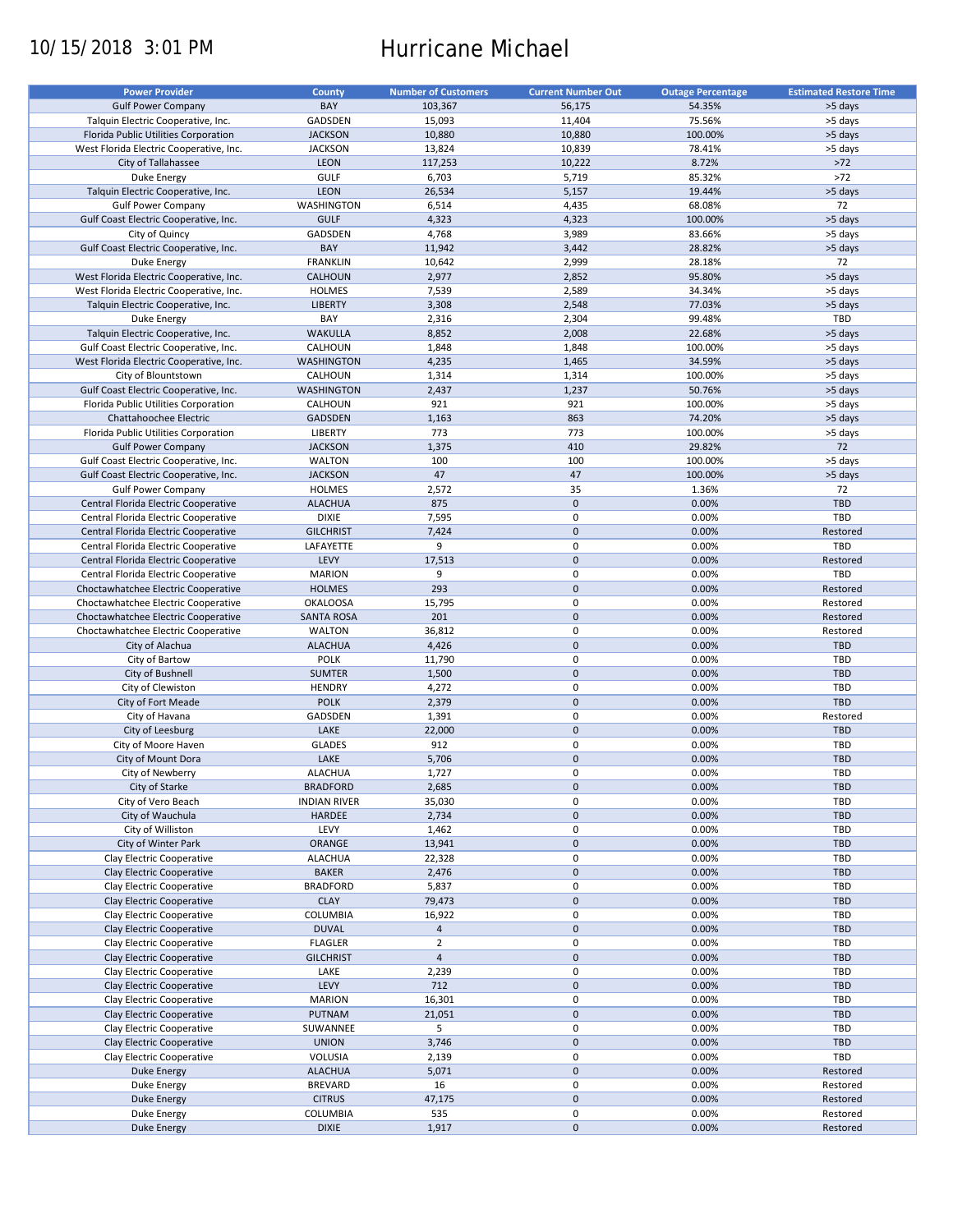# 10/15/2018 3:01 PM Hurricane Michael

| <b>Duke Energy</b>                                 | <b>FLAGLER</b>      | 17                      | $\pmb{0}$           | 0.00% | Restored   |
|----------------------------------------------------|---------------------|-------------------------|---------------------|-------|------------|
| <b>Duke Energy</b>                                 | <b>GILCHRIST</b>    | 1,681                   | $\mathbf 0$         | 0.00% | Restored   |
| <b>Duke Energy</b>                                 | <b>HAMILTON</b>     | 3,021                   | 0                   | 0.00% | Restored   |
|                                                    |                     |                         | $\mathbf 0$         |       |            |
| <b>Duke Energy</b>                                 | HARDEE              | 2,746                   |                     | 0.00% | Restored   |
| Duke Energy                                        | <b>HERNANDO</b>     | 11,823                  | $\pmb{0}$           | 0.00% | Restored   |
| <b>Duke Energy</b>                                 | <b>HIGHLANDS</b>    | 54,128                  | $\mathbf 0$         | 0.00% | Restored   |
|                                                    |                     |                         | $\pmb{0}$           |       |            |
| Duke Energy                                        | HILLSBOROUGH        | 24                      |                     | 0.00% | Restored   |
| <b>Duke Energy</b>                                 | <b>JEFFERSON</b>    | 4,829                   | $\mathbf 0$         | 0.00% | Restored   |
| Duke Energy                                        | LAFAYETTE           | 880                     | $\pmb{0}$           | 0.00% | Restored   |
|                                                    | LAKE                |                         | $\pmb{0}$           | 0.00% |            |
| <b>Duke Energy</b>                                 |                     | 85,247                  |                     |       | Restored   |
| Duke Energy                                        | LEON                | 66                      | $\pmb{0}$           | 0.00% | Restored   |
| <b>Duke Energy</b>                                 | LEVY                | 3,840                   | $\mathbf 0$         | 0.00% | Restored   |
| Duke Energy                                        | <b>MADISON</b>      | 4,037                   | $\pmb{0}$           | 0.00% | Restored   |
|                                                    |                     |                         |                     |       |            |
| <b>Duke Energy</b>                                 | <b>MARION</b>       | 66,784                  | $\mathbf 0$         | 0.00% | Restored   |
| Duke Energy                                        | ORANGE              | 370,927                 | 0                   | 0.00% | Restored   |
| <b>Duke Energy</b>                                 | <b>OSCEOLA</b>      | 48,545                  | $\mathbf 0$         | 0.00% | Restored   |
|                                                    |                     |                         |                     |       |            |
| Duke Energy                                        | PASCO               | 140,774                 | 0                   | 0.00% | Restored   |
| <b>Duke Energy</b>                                 | <b>PINELLAS</b>     | 526,150                 | $\pmb{0}$           | 0.00% | Restored   |
| Duke Energy                                        | <b>POLK</b>         | 103,167                 | 0                   | 0.00% | Restored   |
|                                                    |                     |                         |                     |       |            |
| <b>Duke Energy</b>                                 | SEMINOLE            | 154,215                 | $\pmb{0}$           | 0.00% | Restored   |
| <b>Duke Energy</b>                                 | <b>SUMTER</b>       | 10,453                  | 0                   | 0.00% | Restored   |
| <b>Duke Energy</b>                                 | SUWANNEE            | 833                     | $\pmb{0}$           | 0.00% | Restored   |
|                                                    |                     |                         |                     |       |            |
| <b>Duke Energy</b>                                 | <b>TAYLOR</b>       | 6,261                   | $\pmb{0}$           | 0.00% | Restored   |
| <b>Duke Energy</b>                                 | <b>VOLUSIA</b>      | 81,049                  | $\pmb{0}$           | 0.00% | Restored   |
| <b>Duke Energy</b>                                 | WAKULLA             | 7,063                   | $\pmb{0}$           | 0.00% | Restored   |
|                                                    |                     |                         |                     |       |            |
| Escambia River Electric Cooperative, Inc.          | <b>ESCAMBIA</b>     | 3,452                   | $\mathbf 0$         | 0.00% | <b>TBD</b> |
| Escambia River Electric Cooperative, Inc.          | <b>SANTA ROSA</b>   | 7,544                   | $\pmb{0}$           | 0.00% | <b>TBD</b> |
| Florida Keys Electric Cooperative                  | <b>MONROE</b>       |                         | $\pmb{0}$           | 0.00% | <b>TBD</b> |
|                                                    |                     | 31,941                  |                     |       |            |
| Florida Power and Light Company                    | <b>ALACHUA</b>      | 1,245                   | $\pmb{0}$           | 0.00% | <b>TBD</b> |
| Florida Power and Light Company                    | <b>BAKER</b>        | 5,516                   | $\pmb{0}$           | 0.00% | <b>TBD</b> |
|                                                    |                     |                         |                     |       |            |
| Florida Power and Light Company                    | <b>BRADFORD</b>     | 4,070                   | $\pmb{0}$           | 0.00% | <b>TBD</b> |
| Florida Power and Light Company                    | <b>BREVARD</b>      | 312,828                 | $\mathsf{O}\xspace$ | 0.00% | <b>TBD</b> |
| Florida Power and Light Company                    | <b>BROWARD</b>      | 939,530                 | $\pmb{0}$           | 0.00% | <b>TBD</b> |
|                                                    |                     |                         |                     |       |            |
| Florida Power and Light Company                    | <b>CHARLOTTE</b>    | 116,579                 | $\mathsf{O}\xspace$ | 0.00% | <b>TBD</b> |
| Florida Power and Light Company                    | <b>CLAY</b>         | 910                     | $\pmb{0}$           | 0.00% | TBD        |
| Florida Power and Light Company                    | <b>COLLIER</b>      | 215,499                 | $\mathbf 0$         | 0.00% | <b>TBD</b> |
|                                                    |                     |                         |                     |       |            |
| Florida Power and Light Company                    | COLUMBIA            | 14,144                  | 0                   | 0.00% | <b>TBD</b> |
| Florida Power and Light Company                    | <b>DESOTO</b>       | 16,855                  | $\mathbf 0$         | 0.00% | <b>TBD</b> |
| Florida Power and Light Company                    | <b>DUVAL</b>        | 9                       | 0                   | 0.00% | TBD        |
|                                                    |                     |                         | $\pmb{0}$           |       | <b>TBD</b> |
| Florida Power and Light Company                    | <b>FLAGLER</b>      | 59,608                  |                     | 0.00% |            |
| Florida Power and Light Company                    | <b>GLADES</b>       | 3,508                   | 0                   | 0.00% | <b>TBD</b> |
| Florida Power and Light Company                    | HARDEE              | 33                      | $\mathbf 0$         | 0.00% | <b>TBD</b> |
|                                                    |                     |                         |                     |       |            |
| Florida Power and Light Company                    | <b>HENDRY</b>       | 9,892                   | 0                   | 0.00% | <b>TBD</b> |
| Florida Power and Light Company                    | <b>HIGHLANDS</b>    | 519                     | $\mathbf 0$         | 0.00% | <b>TBD</b> |
| Florida Power and Light Company                    | <b>INDIAN RIVER</b> | 57,796                  | $\pmb{0}$           | 0.00% | TBD        |
|                                                    |                     |                         |                     |       |            |
| Florida Power and Light Company                    | LEE                 | 266,497                 | $\mathbf 0$         | 0.00% | <b>TBD</b> |
| Florida Power and Light Company                    | MANATEE             | 188,203                 | $\pmb{0}$           | 0.00% | <b>TBD</b> |
| Florida Power and Light Company                    | <b>MARTIN</b>       | 94,739                  | $\pmb{0}$           | 0.00% | <b>TBD</b> |
|                                                    |                     |                         |                     |       |            |
| Florida Power and Light Company                    | <b>MIAMI-DADE</b>   | 1,138,406               | $\pmb{0}$           | 0.00% | <b>TBD</b> |
| Florida Power and Light Company                    | <b>MONROE</b>       | 94                      | $\mathsf{O}\xspace$ | 0.00% | <b>TBD</b> |
| Florida Power and Light Company                    | NASSAU              | 22,701                  | 0                   | 0.00% | <b>TBD</b> |
|                                                    |                     |                         |                     |       |            |
| Florida Power and Light Company                    | <b>OKEECHOBEE</b>   | 20,142                  | $\mathsf{O}\xspace$ | 0.00% | <b>TBD</b> |
| Florida Power and Light Company                    | ORANGE              | 3                       | 0                   | 0.00% | <b>TBD</b> |
| Florida Power and Light Company                    | <b>OSCEOLA</b>      | $\overline{\mathbf{3}}$ | $\pmb{0}$           | 0.00% | <b>TBD</b> |
|                                                    |                     |                         |                     |       |            |
| Florida Power and Light Company                    | PALM BEACH          | 750,041                 | 0                   | 0.00% | <b>TBD</b> |
| Florida Power and Light Company                    | PUTNAM              | 20,144                  | $\mathbf 0$         | 0.00% | <b>TBD</b> |
| Florida Power and Light Company                    | SARASOTA            | 270,158                 | 0                   | 0.00% | <b>TBD</b> |
|                                                    |                     |                         |                     |       |            |
| Florida Power and Light Company                    | SEMINOLE            | 55,586                  | $\mathsf{O}\xspace$ | 0.00% | <b>TBD</b> |
| Florida Power and Light Company                    | ST. JOHNS           | 91,015                  | 0                   | 0.00% | <b>TBD</b> |
| Florida Power and Light Company                    | ST. LUCIE           | 129,369                 | $\mathbf 0$         | 0.00% | <b>TBD</b> |
|                                                    |                     |                         |                     |       |            |
| Florida Power and Light Company                    | SUWANNEE            | 5,025                   | 0                   | 0.00% | <b>TBD</b> |
| Florida Power and Light Company                    | <b>UNION</b>        | 1,637                   | $\mathsf{O}\xspace$ | 0.00% | TBD        |
| Florida Power and Light Company                    | <b>VOLUSIA</b>      | 179,598                 | 0                   | 0.00% | TBD        |
|                                                    |                     |                         |                     |       |            |
| Florida Public Utilities Corporation               | NASSAU              | 15,989                  | $\pmb{0}$           | 0.00% | Restored   |
| Fort Pierce Utilities Authority                    | ST. LUCIE           | 27,630                  | 0                   | 0.00% | TBD        |
|                                                    |                     |                         |                     |       |            |
| Gainesville (Gainesville Regional Utilities - GRU) | <b>ALACHUA</b>      | 94,473                  | $\mathbf 0$         | 0.00% | <b>TBD</b> |
| Glades Electric Cooperative, Inc.                  | <b>GLADES</b>       | 3,015                   | 0                   | 0.00% | <b>TBD</b> |
| Glades Electric Cooperative, Inc.                  | HARDEE              | $\mathbf 0$             | $\mathbf 0$         |       | <b>TBD</b> |
|                                                    |                     |                         |                     |       |            |
| Glades Electric Cooperative, Inc.                  | <b>HENDRY</b>       | 3,530                   | $\pmb{0}$           | 0.00% | TBD        |
| Glades Electric Cooperative, Inc.                  | <b>HIGHLANDS</b>    | 7,321                   | $\pmb{0}$           | 0.00% | <b>TBD</b> |
| Glades Electric Cooperative, Inc.                  | OKEECHOBEE          | 2,278                   | $\pmb{0}$           | 0.00% | <b>TBD</b> |
|                                                    |                     |                         |                     |       |            |
| Green Cove Springs Electric                        | <b>CLAY</b>         | 3,889                   | $\mathbf 0$         | 0.00% | <b>TBD</b> |
| <b>Gulf Power Company</b>                          | <b>ESCAMBIA</b>     | 152,984                 | $\pmb{0}$           | 0.00% | Restored   |
| <b>Gulf Power Company</b>                          | <b>OKALOOSA</b>     | 94,172                  | $\pmb{0}$           | 0.00% | Restored   |
|                                                    |                     |                         |                     |       |            |